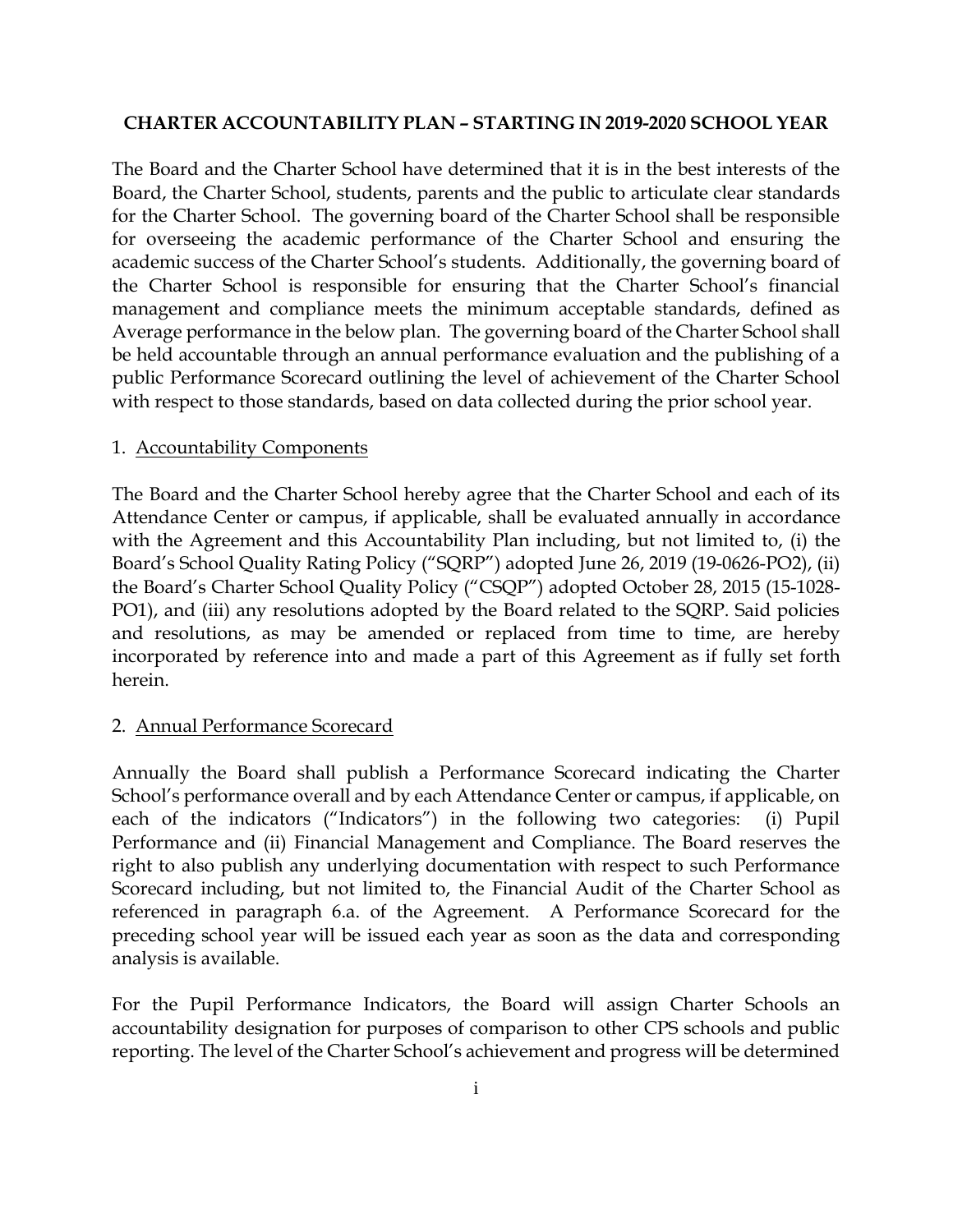by a set of Indicators measuring, among other things, student academic performance and growth, attendance, progress toward graduation, post-graduation success, school culture and climate, and data quality.

The SQRP and CSQP shall be used to determine if a school is meeting or making reasonable academic progress, as defined in the Illinois Charter Schools Law. When conducting the annual performance evaluation, the Charter School's academic performance shall be categorized as Meeting Standards, Making Reasonable Progress, or Failing to Meet Standards or Make Reasonable Progress. This determination shall also be used in decisions concerning the renewal, non-renewal or revocation of a school's charter and agreement.

For the Financial Management and Compliance Indicators, the Charter School's performance on each Indicator will be rated as follows:

- Exceeds Standards Above average performance
- Meets Standards Average performance
- Does Not Meet Standards Below average performance

This Accountability Plan establishes the performance levels, listed below, which generate the ratings for each Indicator. However, additional information or extenuating circumstances may lead the Board to rate an Indicator higher or lower than when performance level criteria are strictly applied.

#### A. Pupil Performance

# *Standardized Tests*

The Charter School shall participate fully in assessments required by the State of Illinois as well as any other assessments required by the district's SQRP during the administration period agreed upon by the Chicago Public Schools and the Charter School. Data from these assessments will be compiled and evaluated as described in the SQRP. If for any reason the Chicago Public Schools ceases to use any of the assessment systems described herein, the Board shall implement, for Charter School accountability purposes, the same alternate student assessment system and test measure criteria used for district's students.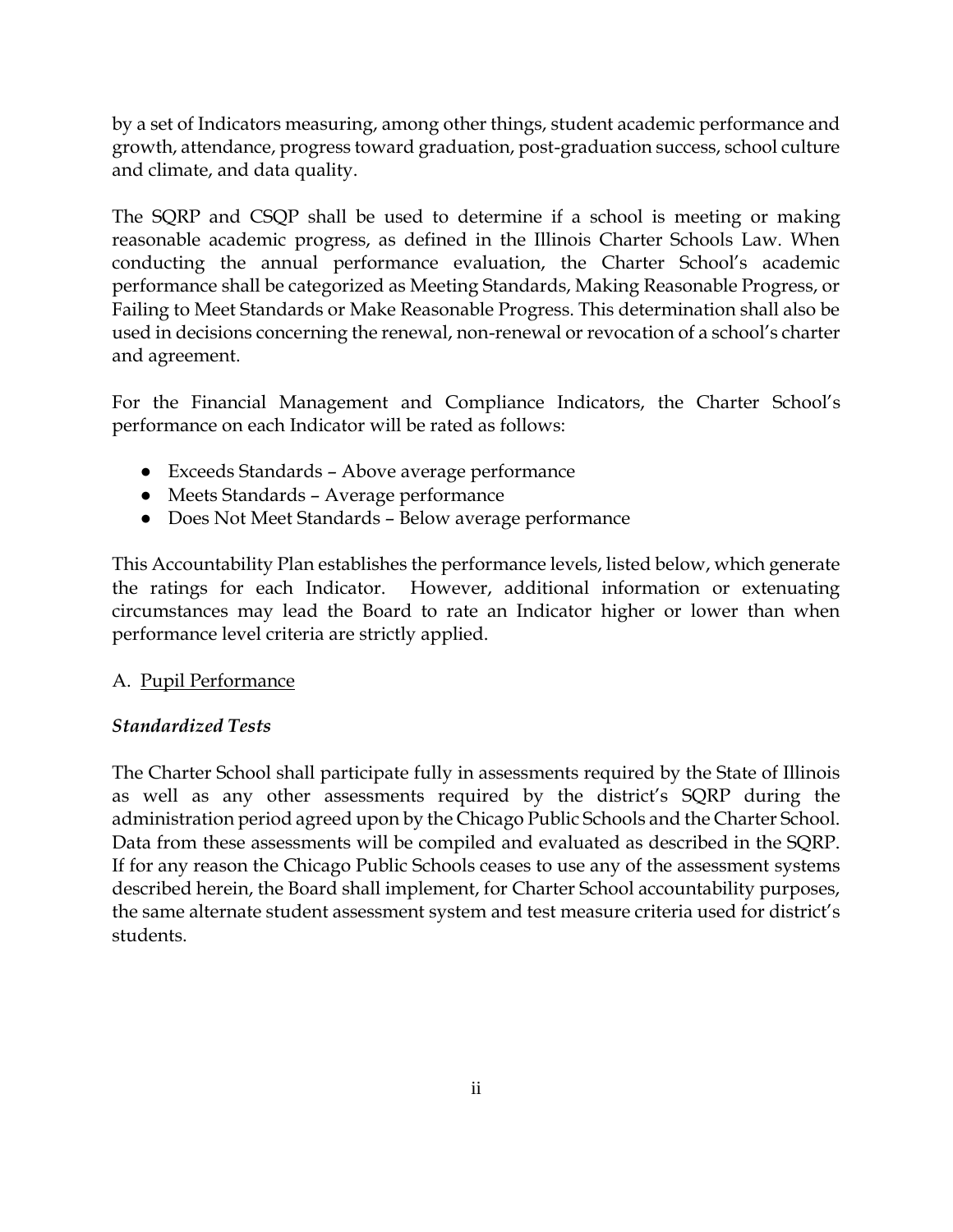### *Additional Student Performance Indicators and Data Required*

Additional metrics may also be assessed per the SQRP including, but not limited to, the Charter School's attendance rate, freshman on track rate (for high schools), one-year dropout rate (for high schools), Advanced Placement ("AP") exam metrics (for high schools), International Baccalaureate ("IB") exam metrics (for high schools), early college credit (for high schools), career certifications (for high schools), graduation rate (for high schools), college enrollment and persistence (for high schools), and data quality. Additionally, all schools will be required to administer the My Voice, My School survey annually.

In general, schools will be required to submit all relevant data necessary to calculate the metrics outlined in the SQRP.

## *Annual Measurable Objectives*

As required by the Federal Every Student Succeeds Act ("ESSA"), as may be amended from time to time, Illinois has set annual measurable objectives. Charter Schools failing to meet annual measurable objectives may face sanctions under applicable State and Federal laws.

### *Comparison Metrics*

The Charter School's academic performance shall be reviewed annually relative to the performance of other schools within CPS on metrics included in the SQRP and/or on assessments mandated and other metrics measured by the State of Illinois.

[Rest of page left intentionally blank.]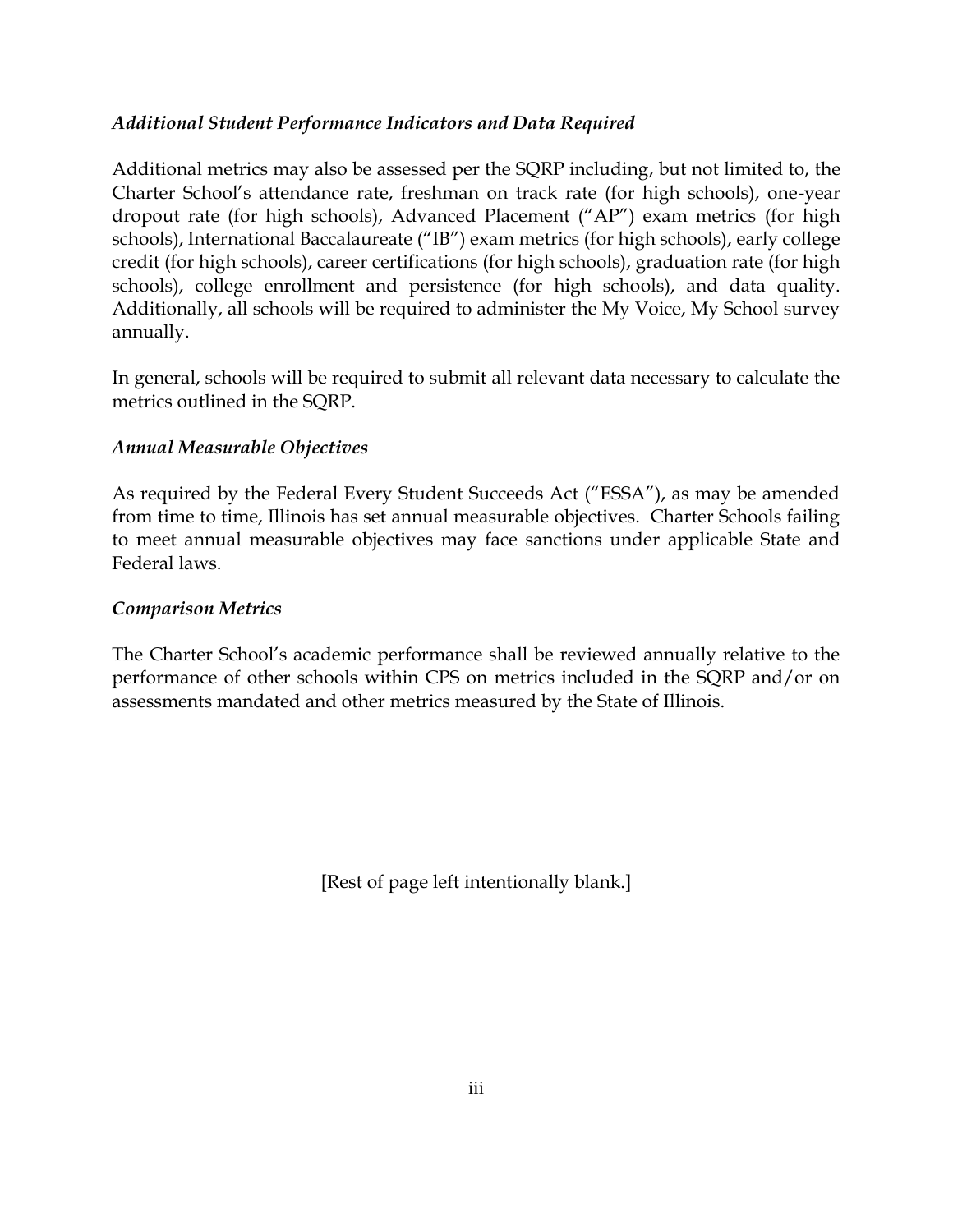## B. Financial Management and Compliance

The following Financial Management and Compliance Categories will be included on and evaluated for each Performance Scorecard: Financial Condition, Financial Controls, Reporting, and Legal Compliance. The school will receive a rating for each Indicator based on the rubric described below. Performance against each Indicator will be reported on the Annual Performance Scorecard.

## *Financial Condition*

This category measures the overall financial health of the school based on the change in net assets, current ratio (liquidity), net asset ratio, cash on hand ratio, and loan delinquency. Ratings will be assigned for each Indicator as follows:

| Indicator                 | <b>Exceeds Standards</b> | Meets Standards      | Does Not Meet                |
|---------------------------|--------------------------|----------------------|------------------------------|
|                           |                          |                      | Standards                    |
| Change in Net             | Sum of last three        | Either the sum of    | Neither the sum of           |
| Assets (Key               | years Change in          | last three years     | last three years             |
| Indicator)                | Net Assets is            | Change in Net        | Change in Net Assets         |
|                           | greater than or          | Assets is greater    | is greater than or           |
|                           | equal to 2% of the       | than or equal to 2%  | equal to 2% of the sum       |
|                           | sum of last three        | of the sum of last   | of last three years total    |
|                           | years total revenue      | three years total    | revenue or current           |
|                           | and current year         | revenue or current   | year Change in Net           |
|                           | Change in Net            | year Change in Net   | Assets is greater than       |
|                           | Assets is greater        | Assets is greater    | or equal to 2% of            |
|                           | than or equal to 2%      | than or equal to 2%  | current year revenue         |
|                           | of current year          | of current year      |                              |
|                           | revenue                  | revenue              |                              |
| <b>Current Ratio (Key</b> | <b>Current Ratio is</b>  | Current Ratio is     | <b>Current Ratio is less</b> |
| Indicator)                | greater than or          | less than 3.0 but    | than 1.1                     |
|                           | equal to 3.0             | greater than or      |                              |
|                           |                          | equal to 1.1         |                              |
| <b>Net Asset Ratio</b>    | Net Asset Ratio is       | Net Asset Ratio is   | Net Asset Ratio is less      |
| (Key Indicator)           | greater than or          | less than 50% but    | than 20%                     |
|                           | equal to 50%             | greater than or      |                              |
|                           |                          | equal to 20%         |                              |
| Cash on Hand              | Cash/avg. monthly        | Cash/avg. monthly    | Cash/avg. monthly            |
| Ratio (Key                | expenses greater         | expenses less than   | expenses is less than        |
| Indicator)                | than or equal to 3.0     | 3.0 but greater than | 1.0                          |
|                           |                          | or equal to 1.0      |                              |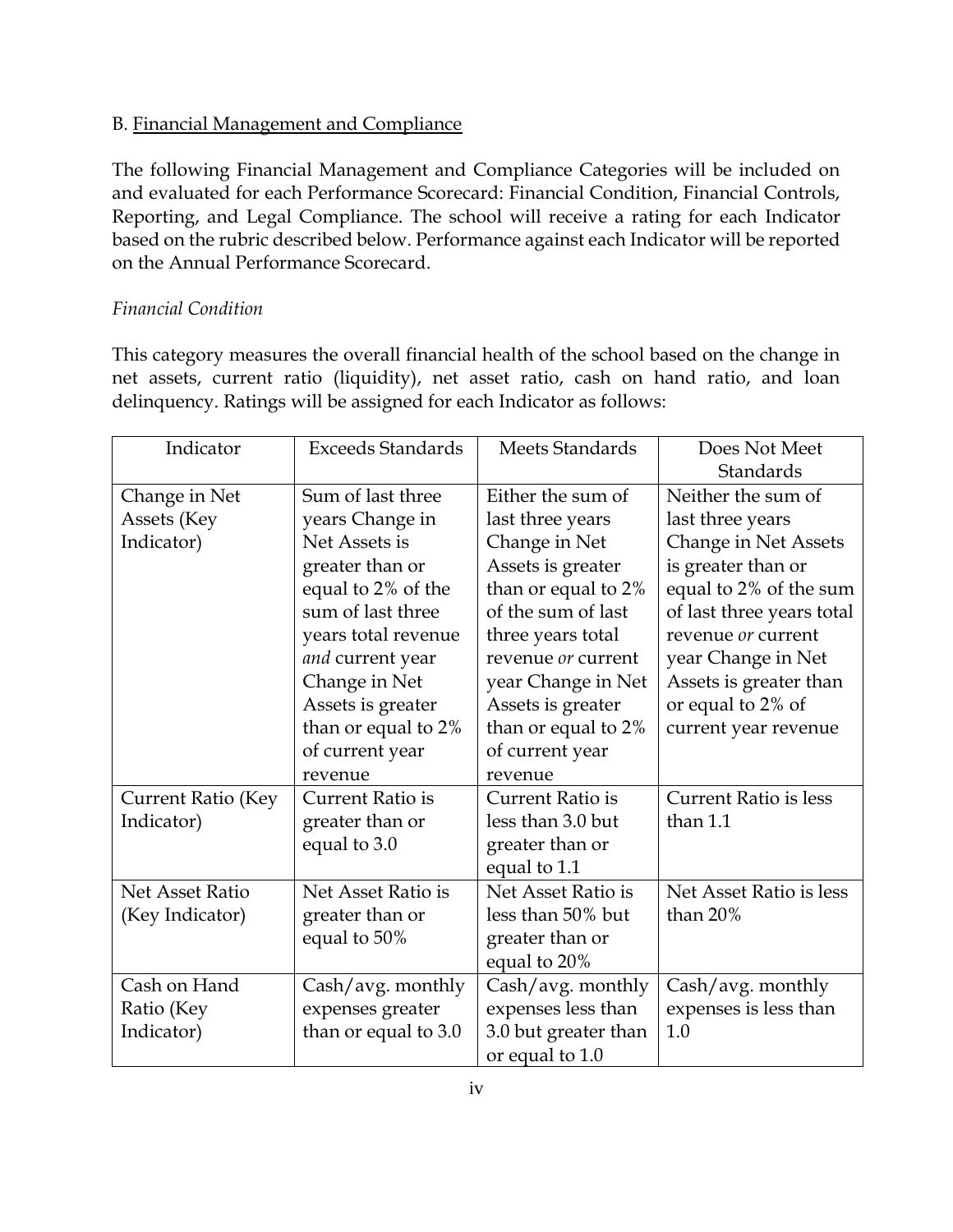| Loan Delinquency | No late payments   | One or two late    | Three or more late   |
|------------------|--------------------|--------------------|----------------------|
|                  | in the last twelve | payments in the    | payments in the last |
|                  | months or no       | last twelve months | twelve months        |
|                  | outstanding debt   |                    |                      |

The Board shall use the annual Financial Audit, required under paragraph 6.a, along with any other relevant information as part of the Financial Condition Category.

# *Financial Controls*

This category assesses the fiscal soundness of the financial system in place at each school, taking into consideration the auditor's independent review.

| Indicator    | <b>Exceeds Standards</b> | Meets Standards     | Does Not Meet       |
|--------------|--------------------------|---------------------|---------------------|
|              |                          |                     | Standards           |
| Annual Audit | Unqualified              | Unqualified         | Unqualified         |
|              | opinion, no              | opinion, one or two | opinions, one       |
|              | significant              | significant         | material weakness   |
|              | deficiencies or          | deficiencies and no | or more than two    |
|              | material                 | material            | significant         |
|              | weaknesses               | weaknesses          | deficiencies; or an |
|              |                          |                     | audit with a        |
|              |                          |                     | qualified opinion   |

The following items, required by paragraph 6.a of the Agreement, shall be evaluated and presented as part of the Financial Controls Category:

- i) the Charter School's audit report opinion on its financial statements; and
- ii) the Charter School's audit report on compliance and internal control over financial reporting based on an audit of the financial statements performed in accordance with Government Auditing Standards and the Single Audit Act of 1984, as amended.

# *Reporting*

This category measures a school's timely submission of documents. Documents include annual budgets, quarterly financial statements, audit reports, and other compliance documents required at the federal, state, and local levels as outlined in the compliance chart from the Office of Innovation and Incubation ("I&I").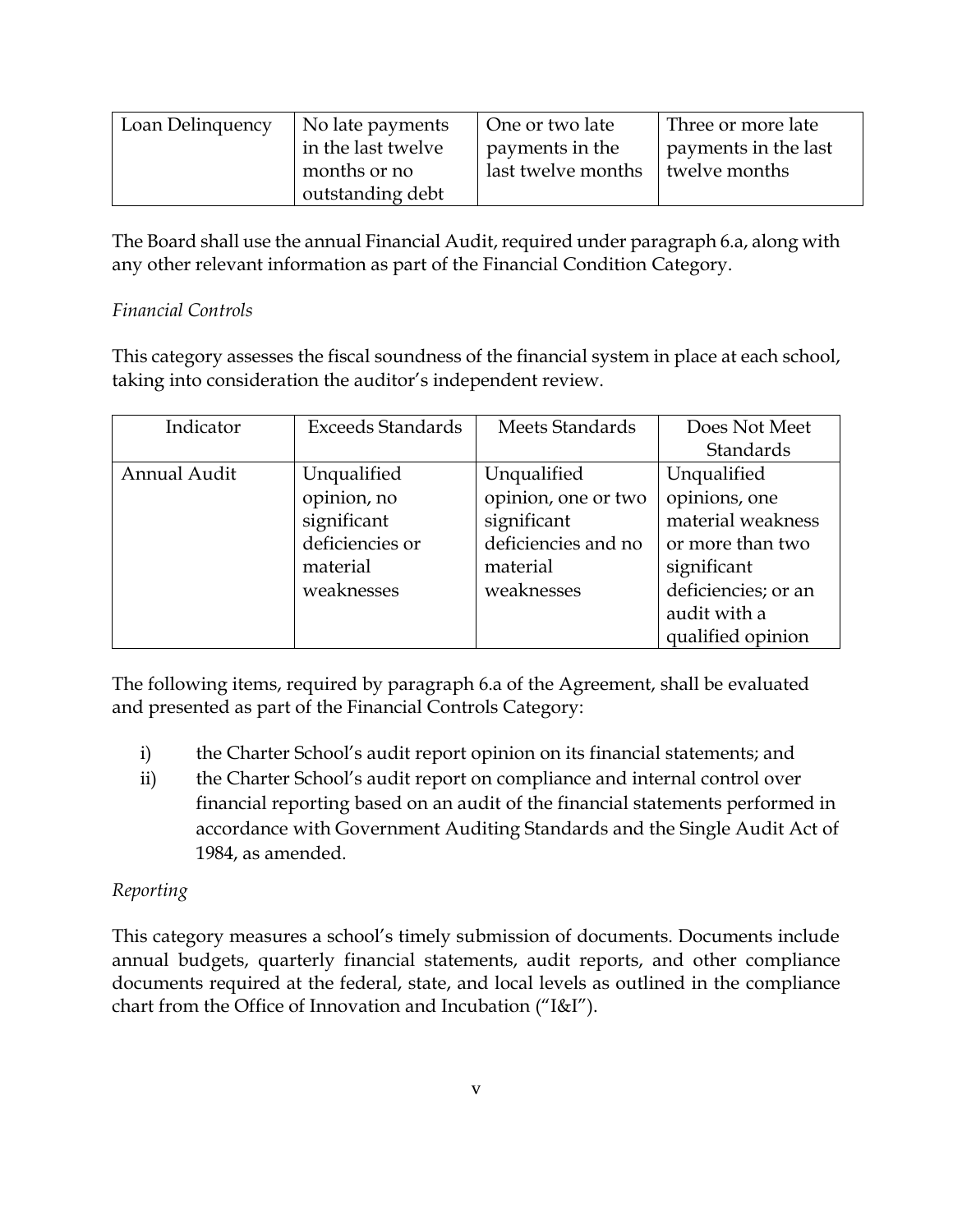| Indicator     | <b>Exceeds Standards</b> | Meets Standards    | Does Not Meet      |
|---------------|--------------------------|--------------------|--------------------|
|               |                          |                    | Standards          |
| Fed/State/CPS | On-time                  | On-time            | On-time            |
| Compliance    | submission               | submission         | submission         |
| Document      | percentage is            | percentage is less | percentage is less |
| Timeliness    | greater than or          | than 95% but       | than $80\%$        |
|               | equal to 95%             | greater than or    |                    |
|               |                          | equal to 80%       |                    |

## *Legal Compliance*

This category measures legal compliance reflected and reported in the annual audit and detailed in any findings

| Indicator        | <b>Exceeds Standards</b> | Meets Standards     | Does Not Meet       |
|------------------|--------------------------|---------------------|---------------------|
|                  |                          |                     | Standards           |
| Legal Compliance | Auditor report on        | Auditor report on   | Auditor report on   |
|                  | compliance reflects      | compliance reflects | compliance reflects |
|                  | no findings              | one or two findings | three or more       |
|                  |                          |                     | findings; or repeat |
|                  |                          |                     | finding             |

The following items, required by paragraph 6.a.iii. of the Agreement shall be tested and reported upon annually by the Charter School's independent auditor and evaluated and presented as part of the Legal Compliance Indicator (all references to statutes herein below are to the statutes as they may be amended):

- i. Compliance with all Federal and State laws and constitutional provisions prohibiting discrimination on the basis of disability, race, creed, color, gender, national origin, religion, ancestry, marital status or need for special educational services pursuant to 105 ILCS 5/27A-4(a);
- ii. Compliance with the Freedom of Information Act and the Open Meetings Act pursuant to 105 ILCS  $5/27A-5(c)$ ;
- iii. Compliance with all non-curricular health and safety requirements applicable to public schools under the laws of the State of Illinois and the City of Chicago pursuant to 105 ILCS 5/27A-5(d);
- iv. Compliance with all Federal and State laws and rules applicable to public schools that pertain to special education and the instruction of English learners pursuant to 105 ILCS 5/27A-5(g);
- v. Compliance with all enumerated State laws and regulations applicable to Charter Schools in accordance with 105 ILCS 5/27A-5(g); and
- vi. Conformance with the following paragraphs of the Agreement: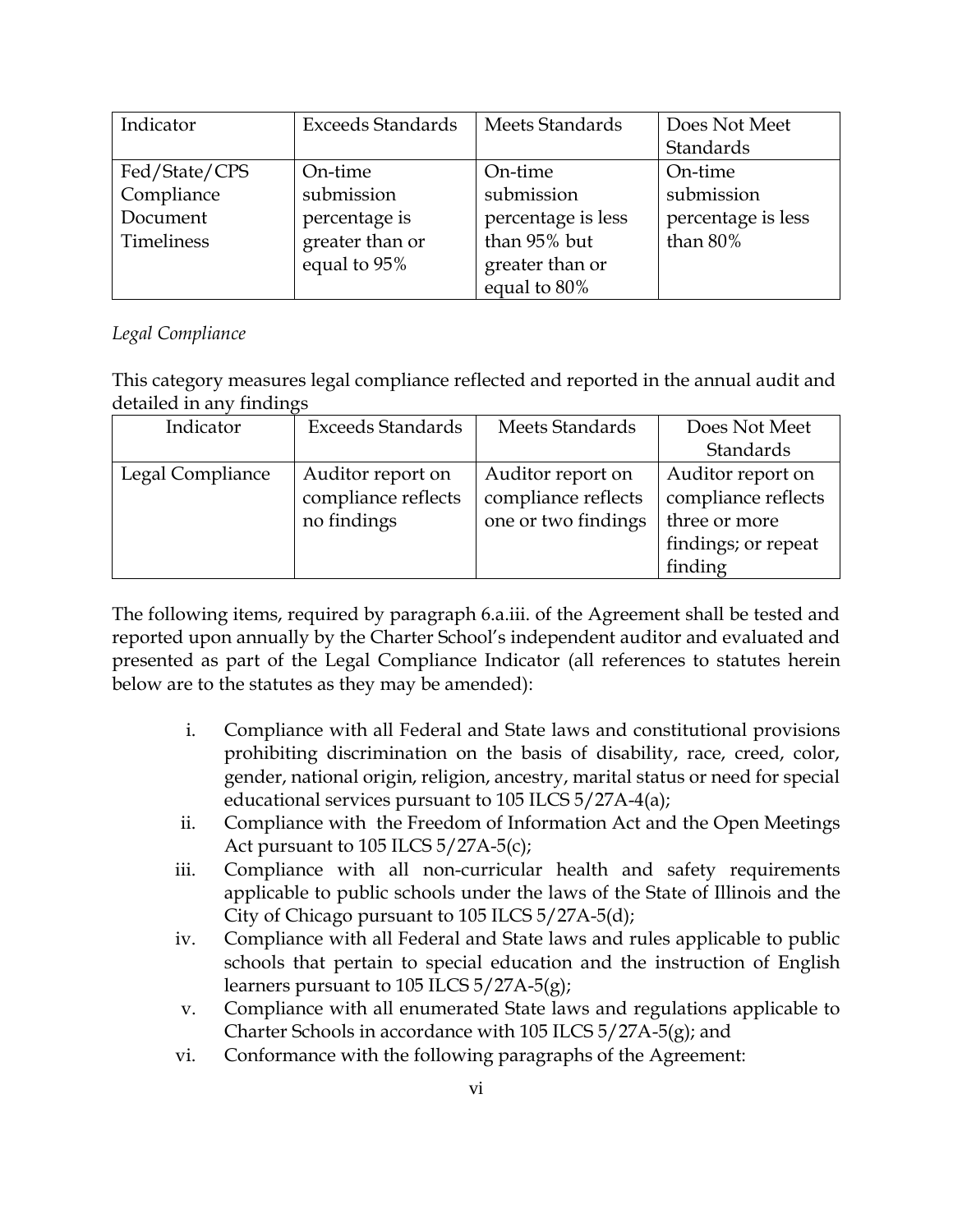- a) Paragraph 4.d., an application process, open enrollment process and lottery,
- b) Paragraph 5.c., the school's governance structure,
- c) Paragraph 5.d., maintenance of corporate status and good standing,
- d) Paragraph 5.f., completion of criminal background checks and adjudication process,
- e) Paragraph 6.j., compliance with Illinois Pension Code,
- f) Paragraph 6.k., ongoing presence of management and financial controls,
- g) Paragraph 6.p., monitoring of public funds used for advertising,
- h) Paragraph 7., the school's facility(ies)/Attendance Center(s) and ADA compliance, and
- i) Paragraph 9., maintenance of required insurance coverage.

In addition to the above items, the Board will also consider the Charter School's compliance with I&I's compliance requirements and the teacher qualification requirements in accordance with both the Charter Schools Law (Section 27A-10). Failure to comply with either the compliance requirements or the teacher qualification requirements shall affect the rating on the Legal Compliance Indicator.

When determining how to classify a Financial Management and Compliance Indicator, the Board may consider information from various sources including, but not limited to, Financial Audits, site visits, spot checks or spot audits to verify enrollment and/or attendance data, and any information provided by other CPS departments, parents, or employees.

If a Financial Audit states that there were material weaknesses or significant deficiencies found, the Board may request from the Charter School the auditor's management letter and/or an opinion from a qualified, third-party professional regarding the importance of the finding. The Board shall also ask the Charter School to respond to the finding.

To further strengthen the Board's financial accountability process, the Board has established baseline financial standards for the Charter School which have been detailed below:

#### **Financial Remediation Process**

I&I shall oversee a financial remediation process ("Financial Remediation Process") that requires a Charter School to submit documentation to I&I regarding the Charter School's financial health. As indicated above, there are four "Key Indicators" related to financial performance A Charter School shall enter the Financial Remediation Process if: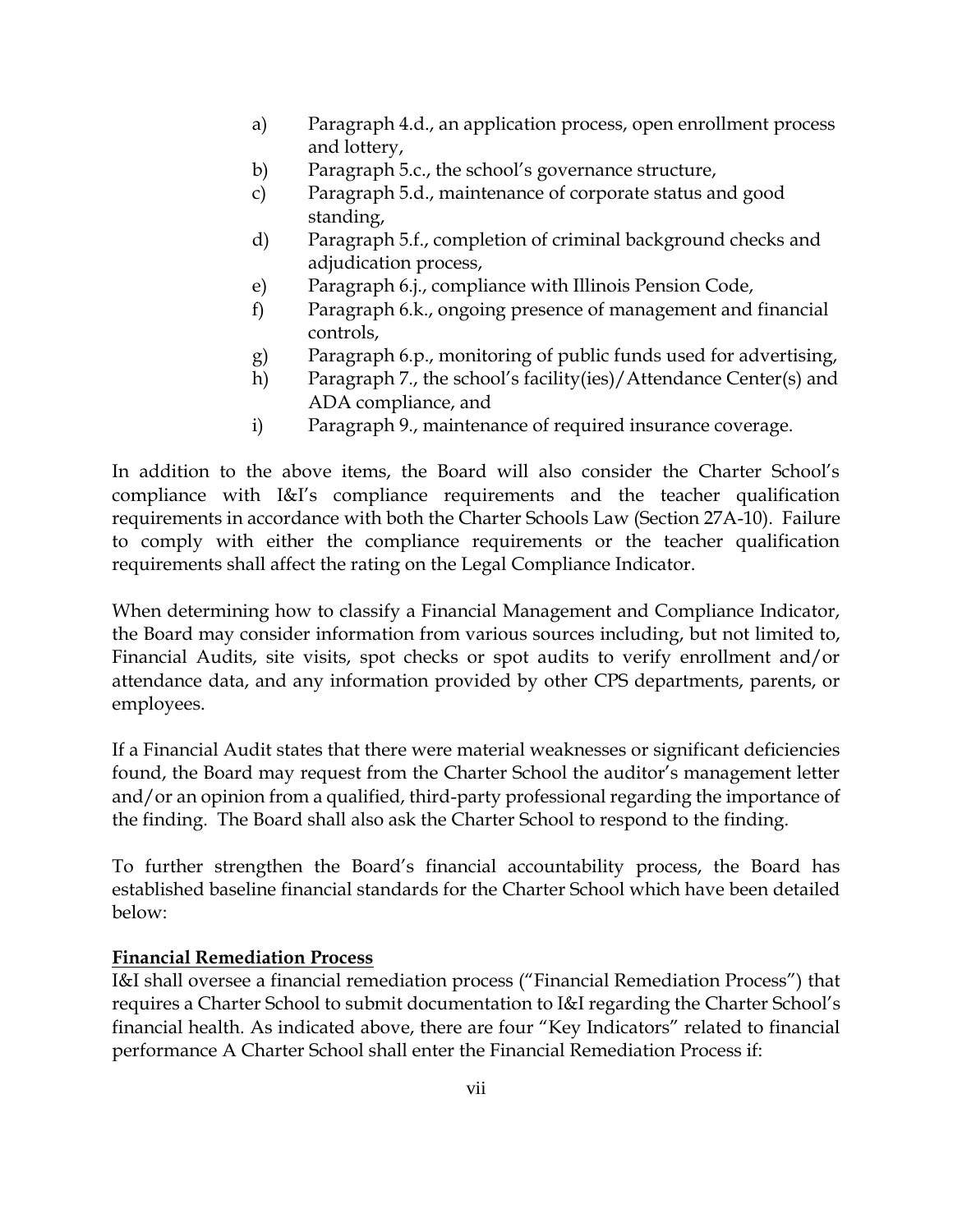- At least two (2) out of four (4) Key Indicators are not meeting standards in one (1) fiscal year, or
- Exigent circumstances cause the Charter School unexpected financial hardship.

A Charter School that begins the Financial Remediation Process for the first time or begins in a non-consecutive year shall be required to submit monthly cash flow statements to I&I, with the possibility of other requirements.

A Charter School in its second consecutive year of the Financial Remediation Process shall be required to submit a financial corrective action plan ("Financial Corrective Action Plan") and other required documents to I&I. This Financial Corrective Action Plan should detail the actions the Charter School will take to improve its financial position.

As stated in the CSQP under "Other Considerations", nothing in this policy shall prohibit the Charter School from being subject to non-renewal or revocation based on the totality of factors. The financial factors that may be taken into consideration include, but are not limited to: (i) the Charter School's financial situation is severe enough that it impacts the education of students, (ii) the Charter School not successfully completing the Financial Corrective Action Plan within the Financial Remediation Process, or (iii) the Charter School being in the Financial Remediation Process for more than half of the duration of its Agreement. These criteria may also be considered for expansion, replication, or a shortened renewal term.

#### 3. Charter School Participation in the Accountability Process

The Charter School shall take all necessary actions to collect and report the information required by this Accountability Plan for the Charter School overall and by each Attendance Center or campus, if applicable, including, without limitation:

- A. Full participation in the administration of all required student assessments, as the case may be, including all procedures designed to safeguard the integrity of the assessments;
- B. Participation in site visits conducted by the Board to ascertain that sufficient, minimum educational, facility, and operational practices are in place;
- C. An annual financial and compliance audit, as required by law, including but not limited to, the Single Audit Act Amendments of 1996 (31 U.S.C. §7501-07, as amended), OMB Circular A-133, and the compliance requirements set forth in OMB Compliance Supplement, and by the Agreement;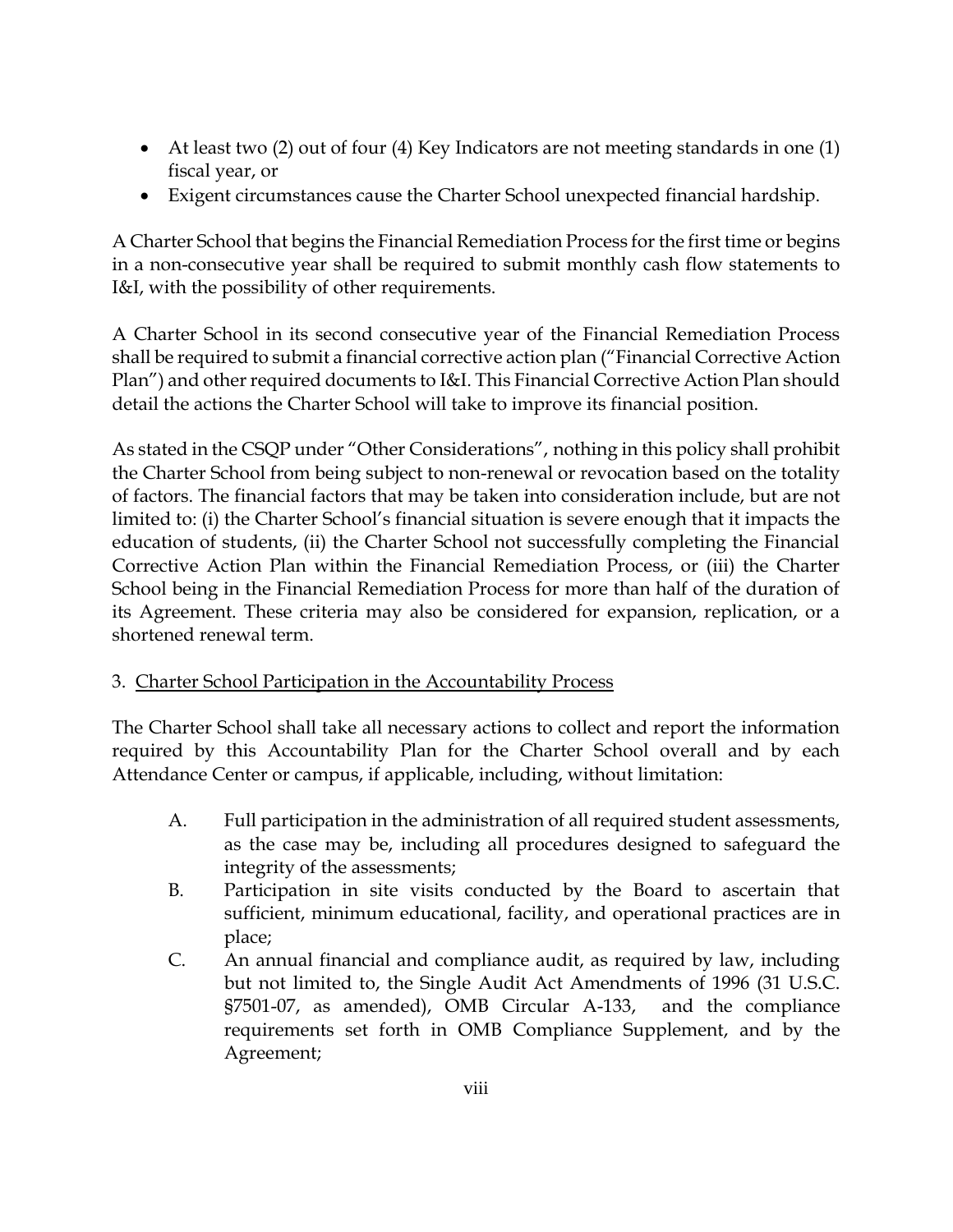- D. Provision of student, school, and employee information required by the Agreement and/or the Accountability Plan;
- E. Submission and implementation of ADA Plan(s) for the Attendance Center(s) required by the Agreement;
- F. Provision of information that is necessary to evaluate parent, student, employee, or public allegations or audit findings that, if true, would constitute a violation of the law or Agreement; and
- G. Provision of additional information or cooperation in other actions not listed in this section necessary to evaluate the Charter School's performance with respect to the Financial Management and Compliance Categories.

#### 4. Renewal, Non-Renewal and Revocation

The Board shall evaluate the Charter School in accordance with the Accountability Plan and may rely on its evaluation of one or more Indicators included in the Accountability Plan when the Board acts to revoke, renew, or not renew the Charter School's charter. Depending upon the circumstances, any Indicators for the current year of the Charter School or any optional site visit(s) by the Board may or may not be considered when the Board evaluates the Charter School against this Accountability Plan.

With respect to the Pupil Performance Category, the Board will take any such action using the SQRP rating for the Charter School then available. For example, for a five-year charter agreement ending on June 30, 2023, the 2019 SQRP Rating would assess the academic performance of the Charter School for the 2018-2019 school year and so on as illustrated below:

| <b>Issuance of SQRP Rating</b> | Based on School Year            |
|--------------------------------|---------------------------------|
| Summer/Fall 2019               | August/September 2018-June 2019 |
| Summer/Fall 2020               | August/September 2019-June 2020 |
| Summer/Fall 2021               | August/September 2020-June 2021 |
| Summer/Fall 2022               | August/September 2021-June 2022 |
| Summer/Fall 2023               | August/September 2022-June 2023 |

When a charter is up for renewal, the Board will take into account previous years of the Charter School's academic performance on the SQRP; provided, however, the Board will not take into account the final year's academic performance of the Charter School other than as set forth in the CSQP except under extraordinary circumstances.

When the Board considers revoking a charter, it may take into account whether: (i) the Charter School has failed to implement its academic remediation plan and adhere to the timeline as defined by the Board; (ii) the Charter School has remained on the Academic